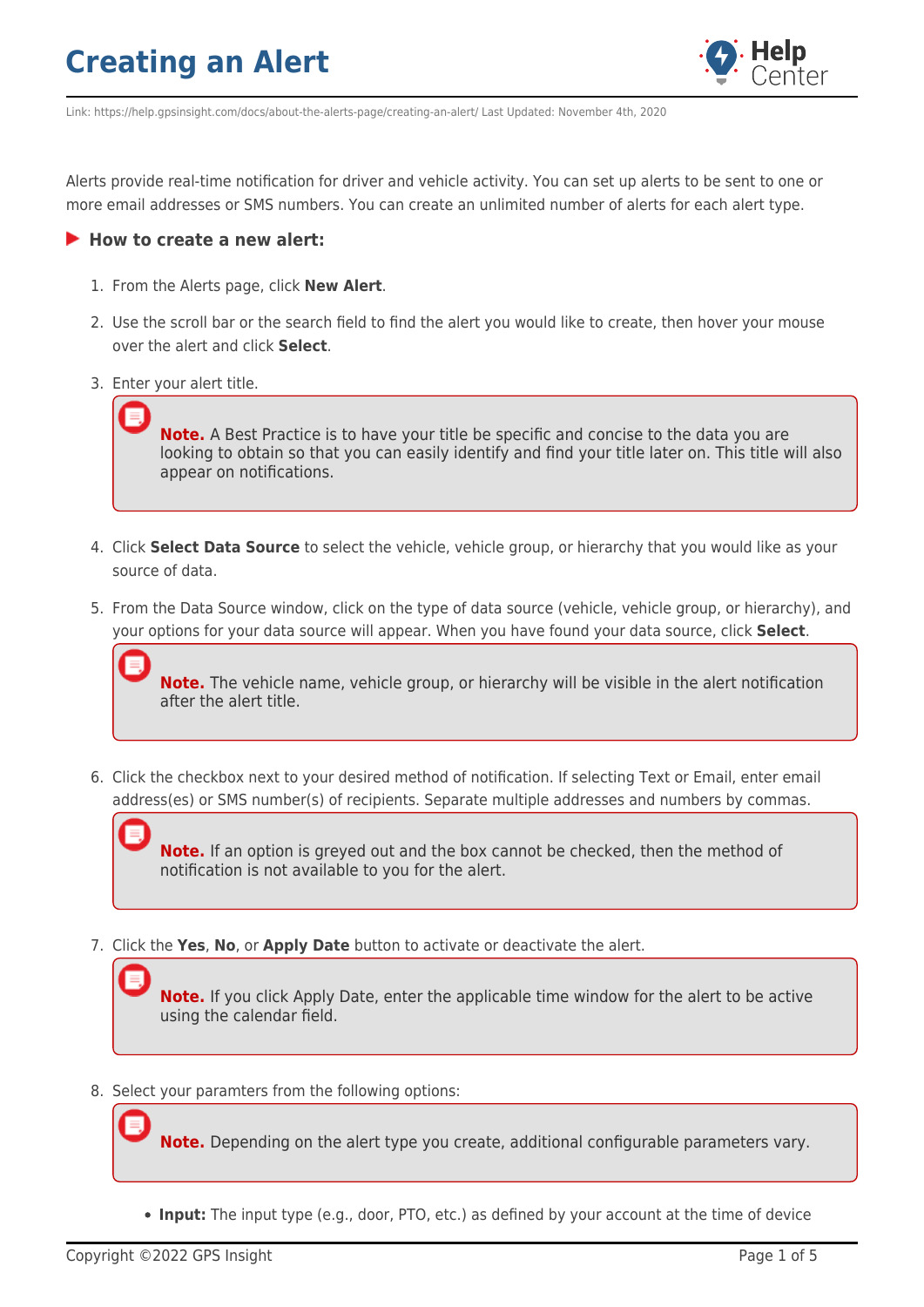

Link: https://help.gpsinsight.com/docs/about-the-alerts-page/creating-an-alert/ Last Updated: November 4th, 2020

installation and the input state on which to alert (e.g., open/closed, on/off, etc.).

- **Input Status (Assets Input):** The state on which to alert (Open or Closed).
- **Is Moving (Assets Input):**Indicate whether alert should trigger only when asset is moving or not.
- **Idle Limit:** Minutes a vehicle must idle before an alert is triggered.
- **Active Weekdays:** Check the boxes next to the days the alert is in effect. Use the drop-downs below weekday selection to set begin and end hours. An option to set different start and end times for some days, such as weekends, is available. The times applied to the alert conditions uses the timezone on the account profile. If you are setting up an alert for vehicles that generally reside in a different timezone than you, consider adjusting the start and end time values according to the vehicles against which this alert is applied.
- **Landmark:**The landmark in which (or outside of which) the alert is in effect. Options include Ignore (the alert will trigger whether inside or outside a landmark), Inside (the alert will only trigger if conditions exist inside the selected landmark or landmark group), or Outside (the alert will only trigger if conditions exist outside the selected landmark). If your account is configured for [attributes](https://help.gpsinsight.com/docs/about-attributes/), you can provide extra information whenever an [applicable landmark alert](https://help.gpsinsight.com/docs/about-attributes/using-landmark-attributes/) is triggered–like a gate code or a note about a safety concern at the property (e.g., guard dog).
- **One Time:** Alert one time then deactivate.
- **Running:** Threshold in minutes since the last reported location.
- **Parked:** Threshold in days since the last reported location.
- **Violation Limit (speed):** Threshold in MPH over the posted limit (greater than or equal to). Posted speed violations are calculated using the Inst speed value.
- **Violation Limit (accel/decel):** Threshold in Gs. The DOT defines harsh (not dangerous) braking as .45 g incidents (your average NYC cab driver). Harsh acceleration is typically set at a lower gforce threshold (.35 g incidents).
- **Violation Limit (HOS):** Threshold in minutes until Hours of Service limit is reached.
- **Alert Threshold by Interval Type:** Threshold in miles, hours, or days before service is overdue.
- **Speed Limit:** Threshold in MPH in speed (not related to posted limit). Available options include Inst speed or Average.
- **Stop Time:** Threshold in minutes since the vehicle has been stopped.
- **Stop Type:** Type of stop for which the alert is in effect. Options include Any (idle and ignition off), Idle (only), or Ignition Off (only).
- **Switch Type:** Type of power event. Available options include Battery Voltage, External Power Lost, Panic Switch, Power Cycle, and Temperature. Power Lost indicates when a device may have been unplugged/unwired (relies on backup battery). Power Cycle indicates when all power is lost and regained. If the device has a backup battery, the alert will trigger only if all power (including backup battery) had been lost prior to regaining power.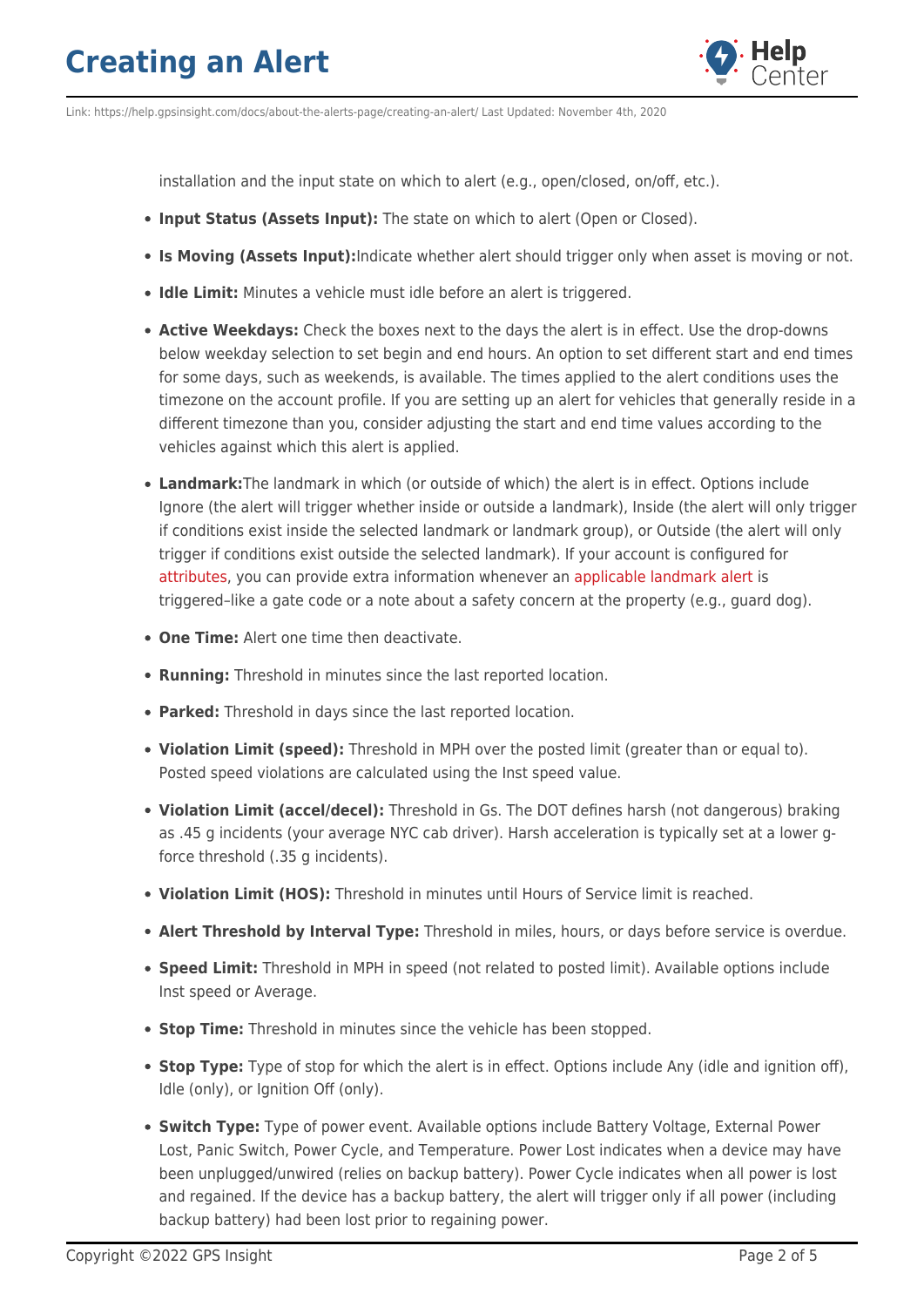

Link: https://help.gpsinsight.com/docs/about-the-alerts-page/creating-an-alert/ Last Updated: November 4th, 2020

- **Diagnostic Type:** Type of diagnostic (Temperature Sensor, Coolant Temperature, Engine Speed).
- **Threshold (Diagnostic Type):** Threshold for Diagnostic Type (see above).
- **Active:** Indicate whether the alert is active. Options include Yes, No, or Apply Date.
- **Repeat Delay:** The minimum number of minutes between notifications for this alert. This option allows you to limit the frequency with which you receive alerts—especially for alerts that apply to a large group of vehicles. For example, if the Repeat Delay is set to 5 minutes, you will receive notifications no more than every 5 minutes. Any alerts that have accumulated during that time will be sent to you at once.
- **Per Vehicle Delay:**The minimum number of minutes between alerts for the same vehicle. This option allows you to limit the frequency with which you receive alerts per vehicle. For example, if you have one vehicle in a group that is constantly going in and out of a landmark, you may only want to receive a notification every 20 minutes whenever alert conditions are met for that vehicle instead of each time the vehicle triggers the alert.
- **Ignition Status:**Indicate whether alert triggers only under certain ignition status. Available options include On (alert only triggers when ignition status is read as ON), Off (alert only triggers when ignition status is read as OFF), or Both (alert triggers regardless of ignition status).
- **Notification**: Check the box if you would like to receive notification of the alert only once (if triggered) during off-hours time windows.
- **Time Limit:** Threshold in minutes after the vehicle starts without driver logging in.
- **Lamp On (DTC):** Use checkbox to indicate if the alert should only trigger if the Check Engine light is on.
- **HOS Account:** Select your HOS account (if applicable) under which drivers are submitting DVIRs for this alert.
- **DVIR Status:** Alert triggers only when DVIRs deem the vehicle Not Safe or are not completed.
- **Idle Limit:** Threshold in minutes a vehicle must be idling before the alert is triggered.
- **True Idle:** Check the box to exclude PTO time from idle time for the alert threshold.
- **Landmark/Group:** Choose the landmark or landmark group that will trigger the alert.
- **Alert When (Landmark):** Choose the alert to trigger when a vehicle enters, leaves, or either enters or leaves the selected landmark or landmark group.
- **Sustained Speeding Only (Posted Speed):** Indicate if the alert should only trigger when the vehicle's speeding is sustained and choose the time the speed must be sustained over to trigger the alert.
- 9. Adjust additional alert settings as needed, and click **Create Alert**.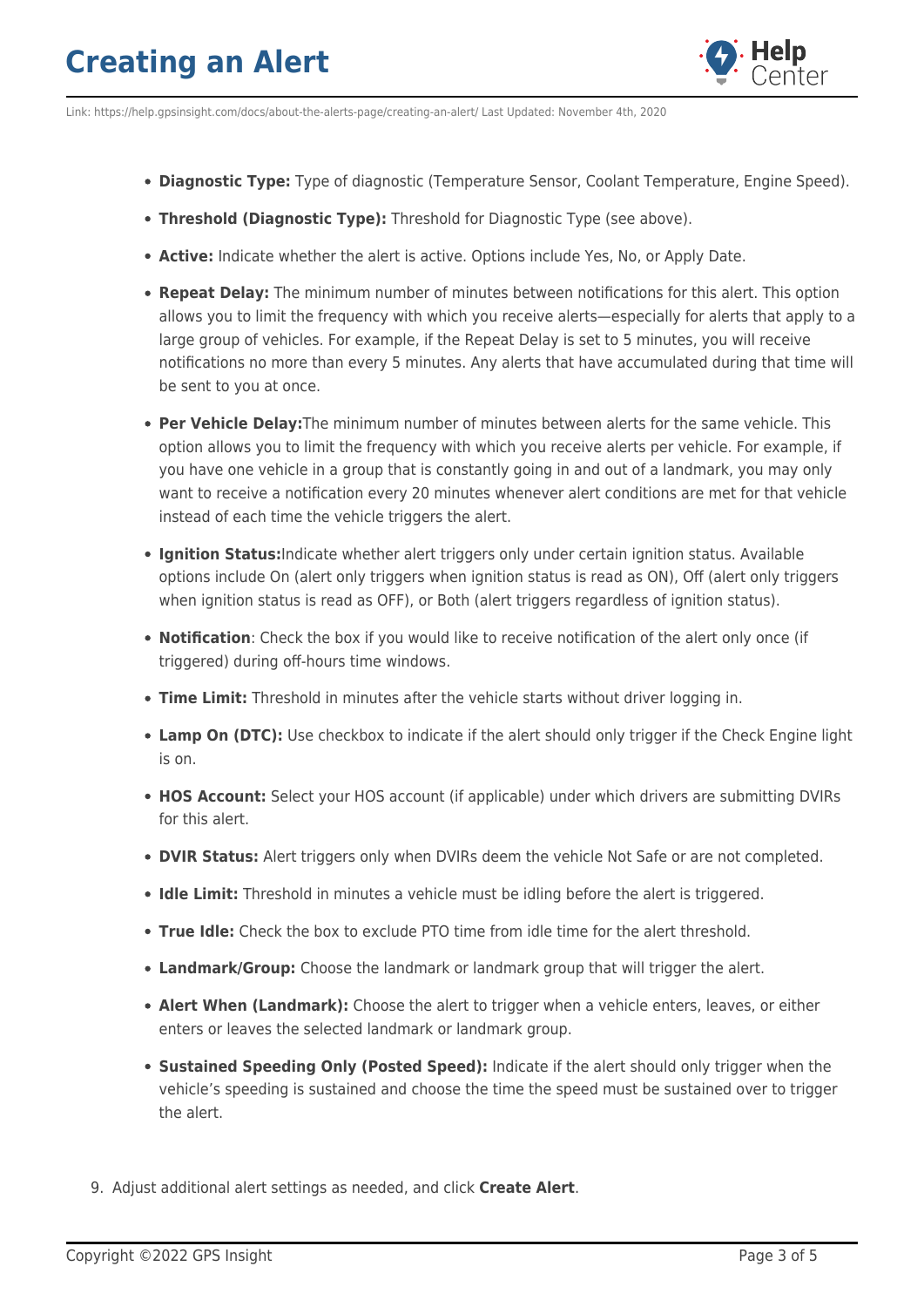

Link: https://help.gpsinsight.com/docs/about-the-alerts-page/creating-an-alert/ Last Updated: November 4th, 2020

|                  | Select Alert Type                                                    | × |
|------------------|----------------------------------------------------------------------|---|
|                  |                                                                      |   |
| (3, 0)           | l q                                                                  |   |
| <b>limit</b>     |                                                                      |   |
|                  |                                                                      |   |
|                  | Accel Alert                                                          |   |
|                  | Alert when a vehicle violates the specified accel threshold.         |   |
|                  |                                                                      |   |
|                  |                                                                      |   |
|                  |                                                                      |   |
|                  | Asset Inputs Alert                                                   |   |
|                  | Alert when an asset's input changes status.                          |   |
| hours, 7 days    |                                                                      |   |
|                  |                                                                      |   |
|                  |                                                                      |   |
| de Alert         | <b>Braking Alert</b>                                                 |   |
|                  | Alert when a vehicle violates the specified decel threshold.         |   |
|                  |                                                                      |   |
|                  |                                                                      |   |
| t of range       |                                                                      |   |
|                  | Diagnostic Alert                                                     |   |
|                  | Alert when a diagnostic threshold is reached.                        |   |
| (0.01)           |                                                                      |   |
|                  |                                                                      |   |
| H.               |                                                                      |   |
| H                | Driver Login Alert                                                   |   |
|                  | Alert when a driver does not log in when starting a trip.            |   |
|                  |                                                                      |   |
|                  |                                                                      |   |
|                  |                                                                      |   |
| ower Lost Allert |                                                                      |   |
|                  | Driver Assign Alert<br>Alert when a driver is assigned to a vehicle. |   |
|                  |                                                                      |   |
|                  |                                                                      |   |
| <b>family</b>    |                                                                      |   |
| n                |                                                                      |   |
|                  | DTC Alert                                                            |   |
|                  | Alert on Diagnostic Trouble Codes (supported devices).               |   |
|                  |                                                                      |   |
| ñ                |                                                                      |   |
| oth              |                                                                      |   |
|                  | m                                                                    |   |
|                  | Yes.                                                                 |   |
|                  | Yes.                                                                 |   |
| DriverId login   | <b>Yes</b>                                                           |   |

The new alert will be listed in the Manage Alerts grid, which includes the details of the alert.

| Manage Alerts      |             |                                      |               | <b>New Alert</b> |
|--------------------|-------------|--------------------------------------|---------------|------------------|
|                    |             |                                      |               | ╤                |
| TITLE              | DATA SOURCE | <b>OPTIONS</b>                       | <b>ACTIVE</b> |                  |
| Delivery Odd-Hours | 8002-04     | 6PM to 6AM MTWThF, 1PM to 8AM SunSat | Yes           |                  |

The next time any vehicle(s) in the Delivery group trigger this alert according to the odd hours set (using the account's timezone), the specified recipient will receive the following notifications (email and SMS):

| <b>Odd Hours Alert</b><br>(xyz_admin)            |
|--------------------------------------------------|
| <b>Delivery</b>                                  |
| 'TR-150' was moving<br>81 mph (66 avg) at 23:05. |